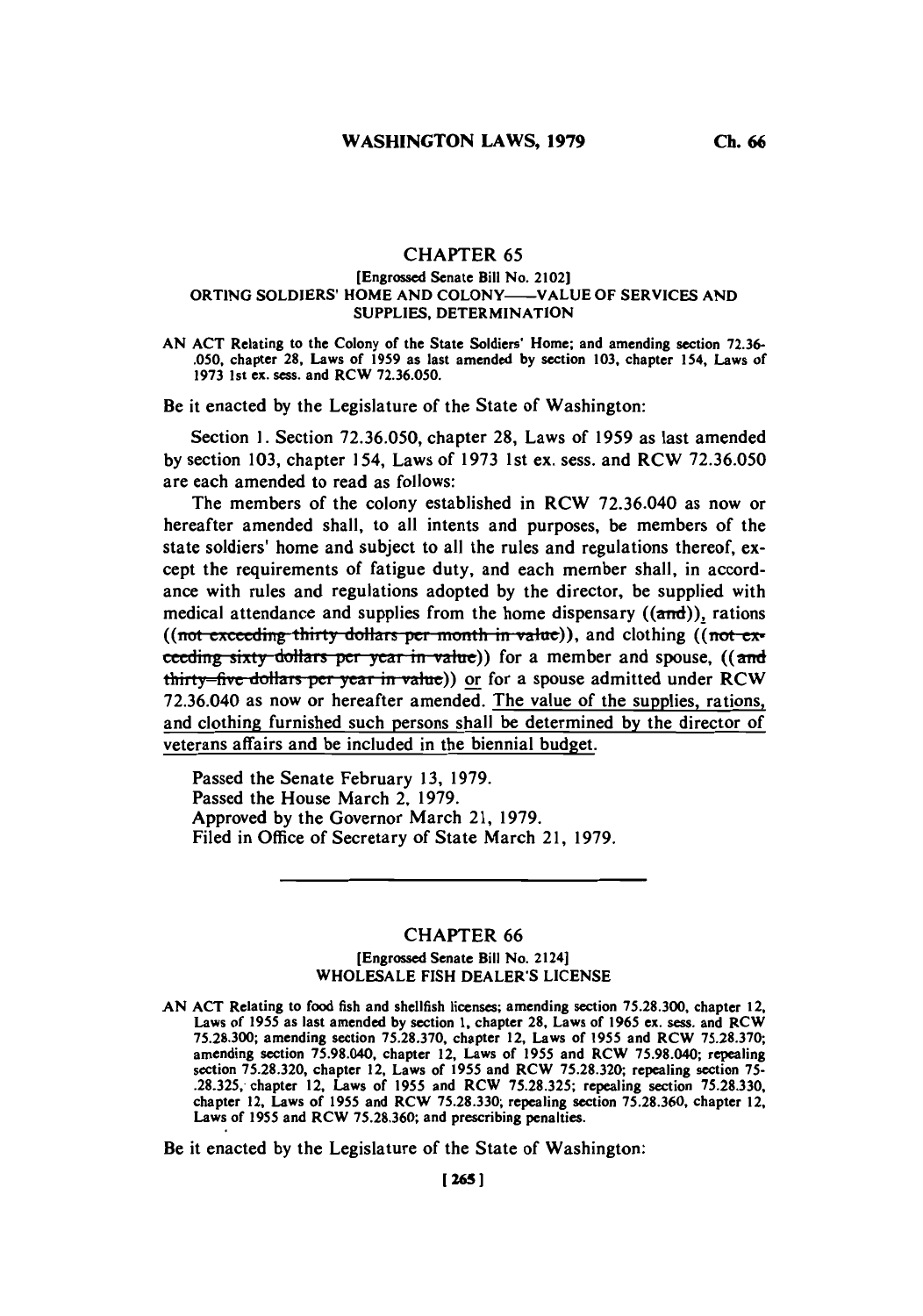Section **1.** Section **75.28.300,** chapter 12, Laws of **1955** as last amended **by** section **1,** chapter **28,** Laws of **1965** ex. sess. and RCW **75.28.300** are each amended to read as follows:

**A** wholesale fish dealer's license is required for:

**(1)** Any business in the state engaged in the freezing, salting, smoking, kippering, preserving in ice or any processing or curing of any food fish or shellfish, or the shucking or cleaning of shellfish for commercial  $purposes((;)).$ 

(2) Any business in the state engaged in the wholesale selling  $((or$  buying)), buying or brokering of food fish or shellfish except those businesses which buy exclusively from Washington licensed wholesale dealers and sell solely at retail( $(\frac{1}{2}$ and)).

**(3)** Any fisherman or clam or oyster farmer who lands his, catch or his shellfish harvest in the state of Washington and sells ((it directly to retail fish or shellfish dealers located either)) his catch or his shellfish harvest to anyone other than a licensed wholesale dealer within or outside the state of Washington ((as well as to wholesale dealers, canners, freezers, or processors located outside the state of Washington)).

(4) Any business in the state engaged in the canning of food fish or shellfish, for commercial purposes, in hermetically sealed containers which are processed **by** exposure to heat for pasteurization or sterilization.

**(5)** Any person or business engaged in custom canning shellfish or food fish taken by others for their personal use. The words "personal use only-not for sale' shall be embossed in a permanent and legible manner on the lid or cover of each can or container used in canning or preserving fish or shellfish caught for personal use. It is unlawful to commingle fish or shellfish caught for personal use with commercially caught fish or shellfish at any time prior to or during the canning or processing.

**(6)** Any business in the state engaged in the manufacture or preparation for commercial purposes of fertilizer, oil, meal, caviar, fish bait, or other byproducts from fish or shellfish.

The fee for ((said permit)) the license is thirty-seven dollars and fifty cents per annum. This section shall not apply to persons buying or selling oyster seed for transplant.

Sec. 2. Section **75.28.370,** chapter 12, Laws of **1955** and RCW **75.28- .370** are each amended to read as follows:

**A** branch license is required for each branch plant in the state of any wholesale, canning, or byproducts manufacturing  $((or$  boat-house)) business enterprise having more than one place of business. One such place shall be designated as headquarters and said license shall be obtained for each and every other place of business or branch plant. The fee for said license is seven dollars and **fifty** cents per annum.

Sec. **3.** Section **75.98.040,** chapter 12, Laws of **1955** and RCW **75.98-** .040 are each amended to read as follows:

**Ch. 66**